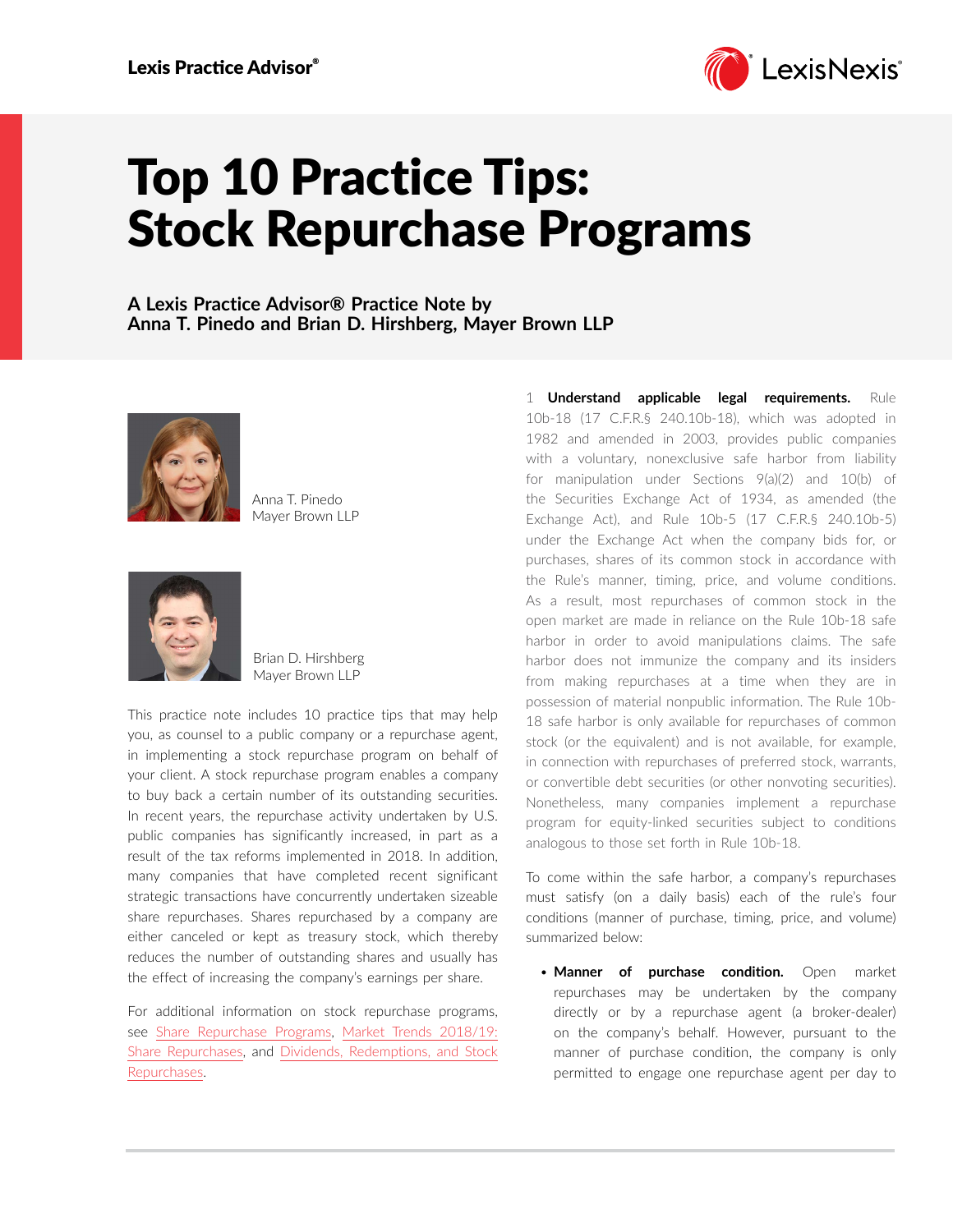bid for or purchase its common stock. Nonetheless, a company may use a different repurchase agent during an after-hours trading session from the repurchase agent used during regular trading hours. The company may make repurchases if these are not solicited by or on behalf of the company or its repurchase agent (such as following a shareholder reverse inquiry).

- **Timing condition.** The company's repurchase may not be the opening transaction on its principal trading market. The company may not conduct the repurchase during the 10 minutes before the scheduled close of the primary trading session in the principal market for its common stock or the last 10 minutes before the scheduled closed of the primary trading session in the market where the repurchase is effected. These 10-minute restrictions are extended to 30 minutes if shares of the company's common stock do not have an average daily trading volume (ADTV) of at least \$1 million and a public float of at least \$150 million. Under certain circumstances, a repurchase can be effected by the company or its repurchase agent following the close of the primary trading session in the principal market.
- **Price condition.** Repurchases of listed shares must be made at a price per share not exceeding the highest independent bid or last transaction price, whichever is higher. For shares that are not listed, the company must use the highest independent bid obtained from three independent dealers. The offer price is irrelevant for purposes of determining the maximum permissible price.
- **Volume condition.** Daily repurchases may not exceed 25% of the ADTV during the preceding four weeks (as a result, a new public company must wait at least four weeks after its shares begin trading in order to claim the safe harbor). However, a company may include its block-size purchases when calculating its fourweek ADTV. Rule 10b-18 provides companies with a choice when making any particular block purchase. Either the block purchase must comply with the 25% ADTV volume condition, like any other repurchase, or the block purchase need not comply with the volume condition, but the company can make no other repurchases on that day and all other block purchases effected during that week must comply with the 25% volume condition.

Failure to meet any of the four conditions will render the safe harbor unavailable for repurchases that day. Certain types of repurchases are not covered by Rule

10b-18 due to the heightened risk of manipulation, such as repurchases made by or for an employee benefit plan by an independent agent or repurchases made in connection with a merger or a tender offer.

Repurchases by an affiliated purchaser may be attributable to the company under Rule 10b-18 if the affiliate controls the company's Rule 10b-18 purchases or the affiliate and the company are under common control. Repurchases made by persons (even if unaffiliated) acting in concert with the company for the purpose of acquiring the company's outstanding shares will also be attributed to the company. All purchases made by such persons will be aggregated with the company's direct purchases to determine compliance with the Rule 10b-18 safe harbor. This is an important consideration for a financial institution that has an affiliated broker-dealer that is consummating repurchases on behalf of the institution.

In addition to the federal securities laws, counsel should consider whether a proposed repurchase program complies with applicable state law. For a Delaware corporation, Section 160 (8 Del. C. § 160) of the Delaware General Corporation Law allows a company to repurchase or redeem its outstanding securities from shareholders so long as its capital is not and would not become impaired. A determination by the company's board of directors is typically sufficient. The board of directors must also consider whether the proposed repurchase program, if fully implemented, would cause the company to become insolvent.

2 **Consider repurchase authority.** Any purchase of a company's securities, including a repurchase program, must be approved by the company's board of directors. The authorization should include an affirmation of the repurchase program's intended objective and a determination that the program is in the best interest of the company and its shareholders. In order to arrive at this conclusion, the board of directors should assess the company's capital position. The board of directors should also consider the repurchase alternatives available to the company and the impact of the repurchase program on the company. The company should identify any provisions in its organizational documents or contractual agreements that limit its ability to repurchase its securities and obtain any required third-party consents prior to undertaking the repurchases. As part of this repurchase authorization, the board of directors should impose specific parameters with respect to the timing, dollar amount, and/or share size of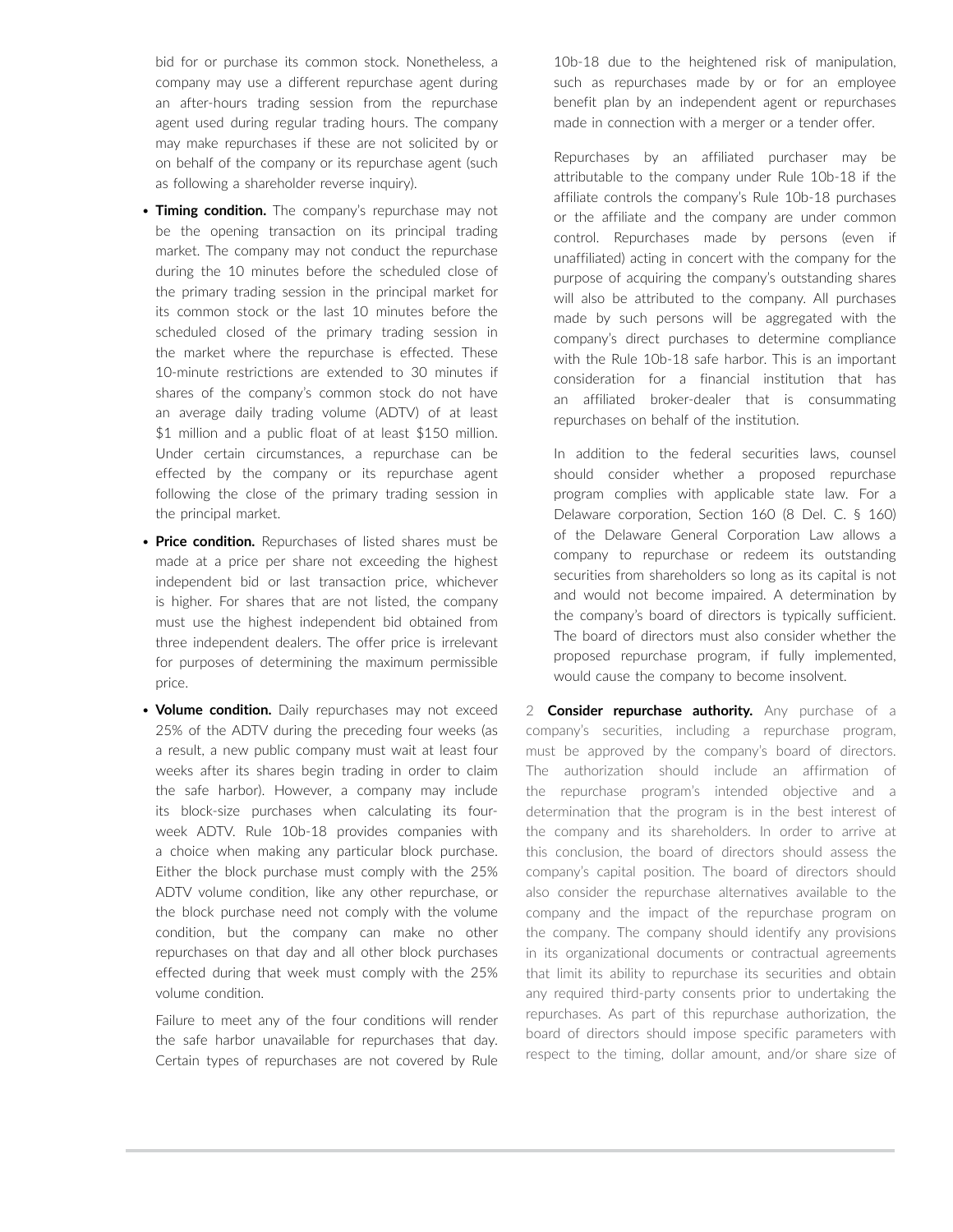any repurchases that are to be conducted. Generally, the board of directors should consider how repurchases will be monitored and reported. For a form of board resolutions that can be used by a company seeking to repurchase outstanding company securities pursuant to a stock repurchase plan, see [Board Resolutions: Stock Repurchase](https://advance.lexis.com/open/document/lpadocument/?pdmfid=1000522&pddocfullpath=%2Fshared%2Fdocument%2Fforms%2Furn%3AcontentItem%3A5JHJ-1B61-F900-G3TW-00000-00&pdcontentcomponentid=101381&pdteaserkey=sr0&pditab=allpods&ecomp=1trg&earg=sr0)  [Plan Approval.](https://advance.lexis.com/open/document/lpadocument/?pdmfid=1000522&pddocfullpath=%2Fshared%2Fdocument%2Fforms%2Furn%3AcontentItem%3A5JHJ-1B61-F900-G3TW-00000-00&pdcontentcomponentid=101381&pdteaserkey=sr0&pditab=allpods&ecomp=1trg&earg=sr0)

3 **Consider potential repurchase structures.** Companies have significant flexibility with respect to choosing a particular repurchase structure ranging from open market repurchases to repurchases that are subject to tender offer rules. A company may structure its repurchase as an accelerated stock repurchase (ASR). An ASR may result in faster execution and more price certainty; however, ASR repurchases do not benefit from the Rule 10b-18 safe harbor. An ASR is a privately negotiated transaction, usually documented as a forward contract, in which a repurchase agent agrees to sell a predefined amount of stock to a company at a price per share based on the volumeweighted average price during the specified period. A repurchase agent acts as the seller of the company's shares in an ASR and the company acts as the purchaser buying back its own shares. ASRs provide numerous benefits, including transaction efficiency, an immediate share count reduction, certainty as to the timing and quantity of the repurchase, and possible accounting advantages. Notwithstanding these benefits, ASRs have been the subject of some criticisms. As a result, a company should consider carefully its alternatives.

4 **Understand how an ASR works.** At the beginning of the ASR, the company pays a predefined dollar amount to the repurchase agent for a specified number of securities. The repurchase agent generally borrows securities from stock lenders and delivers those securities to the company. Over time, the repurchase agent will buy securities in the market to cover its borrow and has the option to complete the ASR at any time within a pre-agreed period. The purchase period will have a fixed starting and end point, though the repurchase agent will have the right, upon notice to the company, to shorten the period. An average price is determined for the purchase period, which is typically based on the Rule 10b-18 pricing condition minus an agreed discount or price adjustment. At the ASR's final settlement, the total number of securities purchased by the company generally equals the ASR dollar size divided by the discounted average price. If the repurchase agent did not deliver a sufficient number of securities at inception, it must deliver incremental securities to the company at the end of the ASR. Conversely, if the repurchase agent delivered too many securities, the company must settle with the repurchase agent in cash or stock on the settlement date.

5 **Understand disclosure obligations.** Public companies must announce a repurchase program and report their repurchase activity in accordance with Item 703 (17 C.F.R.§ 229.703) of Regulation S-K. The securities exchange on which the company's securities are listed will require public disclosure if the company's board of directors authorizes a repurchase program. The company may satisfy these public disclosure requirements by filing a Current Report on Form 8-K under Item 7.01. The filing must disclose the authorization date, the number of shares that were authorized to be repurchased, and the expiration date of the program, if any. Going forward, the company will also be required to disclose repurchases in its Exchange Act filings, including the total number of shares purchased, the average price paid per share, the total number of shares purchased as part of the repurchase program, and the maximum number of shares yet be purchased under the repurchase authority. For additional information regarding the disclosure requirements of Form 8-K, see [Form 8-K](https://advance.lexis.com/open/document/lpadocument/?pdmfid=1000522&pddocfullpath=%2Fshared%2Fdocument%2Fanalytical-materials%2Furn%3AcontentItem%3A576Y-2CH1-DXPM-S02V-00000-00&pdcontentcomponentid=101206&pdteaserkey=sr0&pditab=allpods&ecomp=1trg&earg=sr0)  [Drafting and Filing](https://advance.lexis.com/open/document/lpadocument/?pdmfid=1000522&pddocfullpath=%2Fshared%2Fdocument%2Fanalytical-materials%2Furn%3AcontentItem%3A576Y-2CH1-DXPM-S02V-00000-00&pdcontentcomponentid=101206&pdteaserkey=sr0&pditab=allpods&ecomp=1trg&earg=sr0).

6 **Consider potential impact on upcoming issuances of**  securities. A company should generally avoid purchasing its outstanding securities at any time that its insiders (directors, officers, and affiliated shareholders) are selling the company's securities other than through a Rule 10b5- 1 program as described below. Similarly, insiders should consider and discuss with the company and counsel whether it is prudent to sell the company's securities they hold when the company is simultaneously purchasing its securities. The company also will want to consider the applicability of Regulation M to the extent that the company is engaged in activity that would be considered a distribution under the Regulation and the company has an active repurchase program. Repurchase agreements typically include provisions to the effect that the company is not engaged in any issuance of securities that would cause the repurchase agent to violate any securities law and at all relevant times during the repurchase program the company will not make any such issuance of securities. The representations and covenants in the repurchase agreement generally place the burden on the company to monitor its activities during the term of the repurchase program.

7 **Address insider transaction concerns.** Following adoption of the Tax Cuts and Jobs Act, repurchase programs have been at the center of some controversy and there have been calls by members of Congress to rescind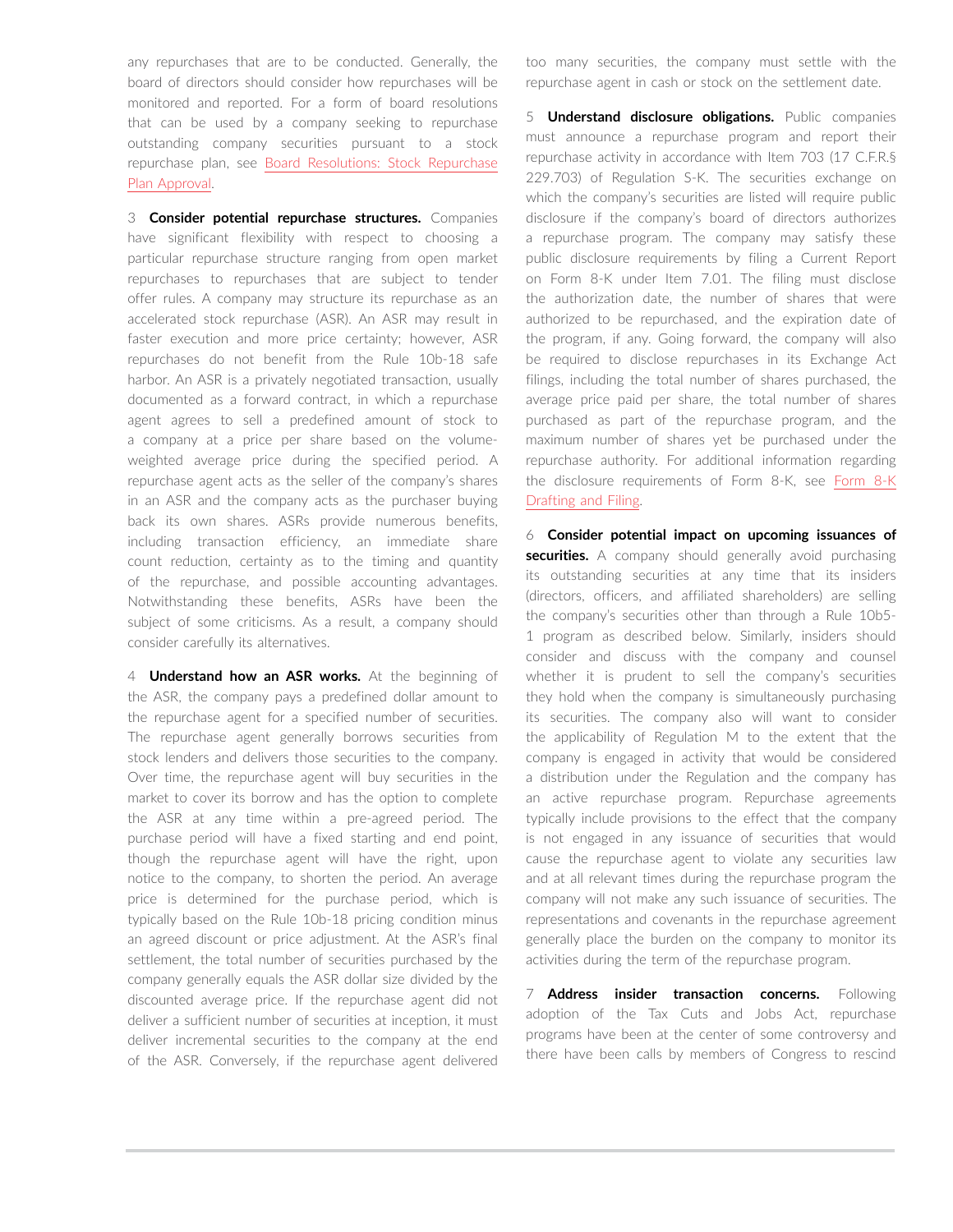or significantly amend Rule 10b-18, as well as to address insider transactions in proximity to announced repurchases. In 2019, multiple pieces of legislation were introduced in the U.S. House of Representatives that sought to limit or even prohibit the ability of a public company to repurchase its own shares. Critics of repurchase programs argue that they primarily benefit the company's senior management and that the cash used for repurchases should instead be used to grow the company's business or increase the wages of the company's employees. As a result of the heightened scrutiny, a company's management and board of directors should consider closely the types of concerns that may be raised. The company also can consider establishing a Rule 10b5-1 trading plan for a repurchase agent to buy its securities at a time when the company is not aware of any material nonpublic information. The company would provide the repurchase agent with specific timing and size parameters for buying its securities at the outset of the program and the repurchase agent would thereafter consummate repurchases on the company's behalf. The company would not have any subsequent influence over how, when, or whether the repurchase agent effects purchases of securities. For further information on Rule 10b5-1 plans, see [Rule 10b5-1 Plans.](https://advance.lexis.com/open/document/lpadocument/?pdmfid=1000522&pddocfullpath=%2Fshared%2Fdocument%2Fanalytical-materials%2Furn%3AcontentItem%3A5D8B-GW51-JG59-235C-00000-00&pdcontentcomponentid=101206&pdteaserkey=sr0&pditab=allpods&ecomp=1trg&earg=sr0)

8 **Consider restrictions on use of cash for repurchases.**

The company and its counsel should ensure that there are no conflicts with loan agreements (or other similar agreements) with respect to the proposed repurchase program or that the repurchase program is compliant with a permissible bucket under an applicable loan agreement. Additionally, the company and its counsel should assess the impact that a repurchase program can be expected to have on any applicable financial ratios or covenants to which the company is subject. A restricted payments covenant in a loan agreement limits the borrower's (or its parent company's) ability to make payments in the form of dividends, distributions, equity redemptions, and repurchases from its shareholders. The provision is designed to ensure that a company's shareholders are not paid before the loans are repaid to the company's creditor. Nonetheless, loan agreements typically include a negotiated basket that permits the borrower to make share repurchases up to a certain specified amount based upon a fixed dollar amount per year or over the life of the loan agreement. Carry overs of unused amounts may typically be used by the borrower to increase the size of the basket for subsequent years. While creditors have historically limited the ability of companies to make share repurchases through the imposition of these covenant restrictions, as a result of heightened competition in the credit markets, many recent loan agreements only include a covenant-lite package that does not restrict a company's ability to make share repurchases.

9 **Consider applicable tax and accounting issues.**  Companies should involve tax counsel and its accountants when considering a share repurchase program. Share buybacks may have tax and accounting impacts and these should be well understood before a decision is taken.

10 **Negotiate the repurchase agreement.** Repurchase agreements that document traditional open market purchases are typically short form agreements. Most repurchase agents have a form of repurchase agreement that will serve as a starting point. The form repurchase agreement will incorporate the applicable Rule 10b-18 provisions in setting out the mechanics of the repurchase. The repurchase agreement appoints the repurchase agent and authorizes it to make open market purchases on the company's behalf in accordance with the terms and conditions set forth in the agreement. As part of the agreement, the repurchase agent agrees to use commercially reasonable efforts to purchase the company's outstanding shares and comply with the pricing, timing, and volume guidelines that are provided to the repurchase agent by the company. The repurchase agent typically disclaims responsibility for complying with Rule 10b-18(b) (4) (volume of purchases) to the extent that the company or any affiliated purchaser of the company has separately purchased securities without informing the repurchase agent. The agreement will include customary company representations and warranties. Unlike the repurchase agreement for traditional open market repurchases, the documentation for ASRs has not become fully standardized. A company typically pre-negotiates forms of ASR documents with members of its lending syndicate. Typically, either a master confirmation or agreement is used with supplemental confirmations containing economic terms for individual transactions or stand-alone long-form confirmations that incorporate or reference an ISDA Master Agreement are used. The master confirmation structure is more prevalent as it allows for multiple transactions to be consummated using the same legal terms.